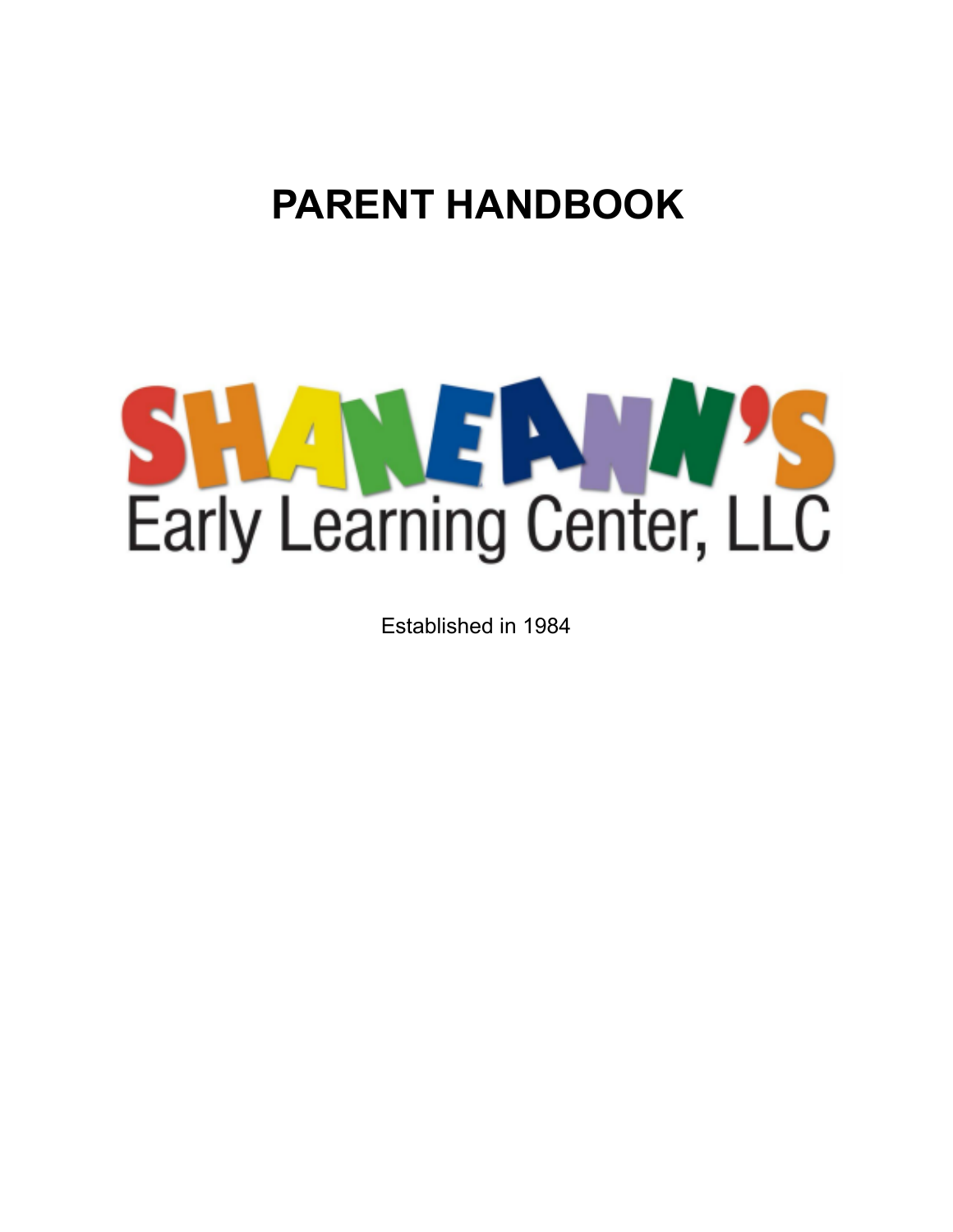#### **Welcome!**

Hello, welcome to Shaneann's ELC Hesperia LLC. The staff at Shaneann's ELC is a group of dedicated individuals who believe in helping the children in their care develop socially, physically, and emotionally. The staff at our center is compassionate, observant, and naturally nurturing. All staff has had a criminal and FIA clearance and there is always an onsite staff member who is trained in CPR and First Aid.

At Shaneann's ELC, the staff works to create a homelike environment where our focus is on learning and helping children feel safe and secure. Our primary goal is that children have fun while in our care. Our belief is that children learn through play and we offer many chances for them to be creative and explore.

We strongly believe in the importance of early childhood development, which is why all toys in the center have an educational purpose. This makes learning a fun and exciting adventure for children of all ages. We believe the most important element of the infant/toddler room environment is an available and responsible caregiver. Any person who has cared for toddlers knows that they are a challenging age group and must have undivided attention, as well as interaction in small groups. We believe that adults set the overall tone in terms of the socio-emotional quality of the environment while furniture, toys, and supplies determine the tone of the physical environment.

We believe communication between parent and teacher is of extreme importance and we strive to be good communicators to offer you information regarding how your child's day went. We do this verbally and for the younger children: "daily activity sheets" are sent home or offered online via Daily Connect. We encourage you to share openly any concerns or questions that may arise. It is important that there is a similar child care philosophy between the parents and staff.

No matter what age your child is, if there are any special issues you want to address such as; allergies, length of naps or eating habits we want you to feel free to discuss them with us. We want you to feel comfortable when dropping your child off with us and we will help you in any way possible to meet that goal. At Shaneann's ELC we have an open door policy and welcome parents to stop in at any time. We will work to our best ability to meet the needs of all children.

Sincerely,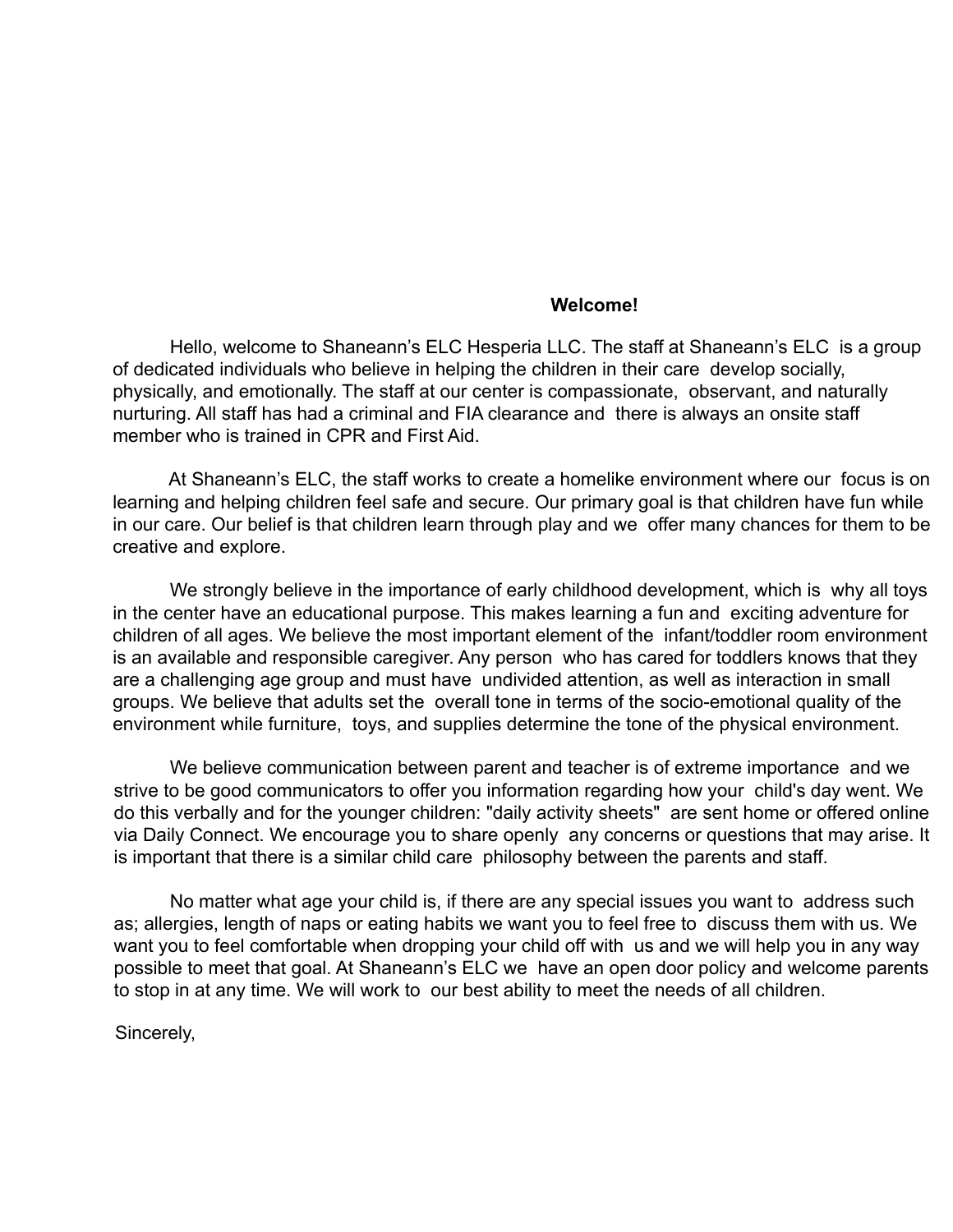Shaneann's ELC Hesperia staff

#### **Program philosophy**

Shaneann's ELC Hesperia , LLC believes that young children learn best by doing. Shaneann's will provide an environment, which allows children to discover, explore, create, and manipulate according to their interests, As well as, each child being encouraged to develop socially, emotionally, creatively and intellectually.

#### **Admission Procedure**

The director will arrange an interview with the parent(s) prior to admission to review our program and procedures.

"The following MUST be on file before the child may attend: \*These Records are updated reviewed and updated Annually.

- 1. Enrolling Agreement
- 2. Information Card
- 3. Immunization Record
- 4. Child History Form
- 5. Child Placement Contract

6. Health Appraisal Form \*We require 48 hours notice if there is to be a schedule

change.

\*One annual enrollment fee of \$40.00 per family is required upon enrollment. THIS FEE IS NONREFUNDABLE.

\*Rates are as follows:

\*Sibling discount 10% off the second child's tuition

|                                                    |                           |                |                            |               | \$200    | \$135    | \$190    | \$130    |        |
|----------------------------------------------------|---------------------------|----------------|----------------------------|---------------|----------|----------|----------|----------|--------|
| *Sibling discount-10% discount off sibling tuition |                           |                |                            |               | Over 9   | Over 9   | Over 9   | Over 9   | \$55   |
|                                                    |                           |                |                            |               | hours    | hours    | hours    | hours    | minimu |
|                                                    |                           |                |                            |               | per day  | per day  | per day  | per day  | m      |
| Full time                                          | Part                      | Full time      | Part                       | <b>Before</b> | add      | add      | add      | add      |        |
| Infant/To                                          | time                      | Prescho        | time                       | and           | \$3.50   | \$3.50   | \$3.50   | \$3.50   |        |
| ddler                                              | Infant/To                 | ol / SA        | Prescho                    | After         | per hour | per hour | per hour | per hour |        |
| $4$ to 5<br>days                                   | ddler<br>1 to $3$<br>days | 4 to 5<br>days | ol / SA<br>1 to $3$<br>day | School        |          |          |          |          |        |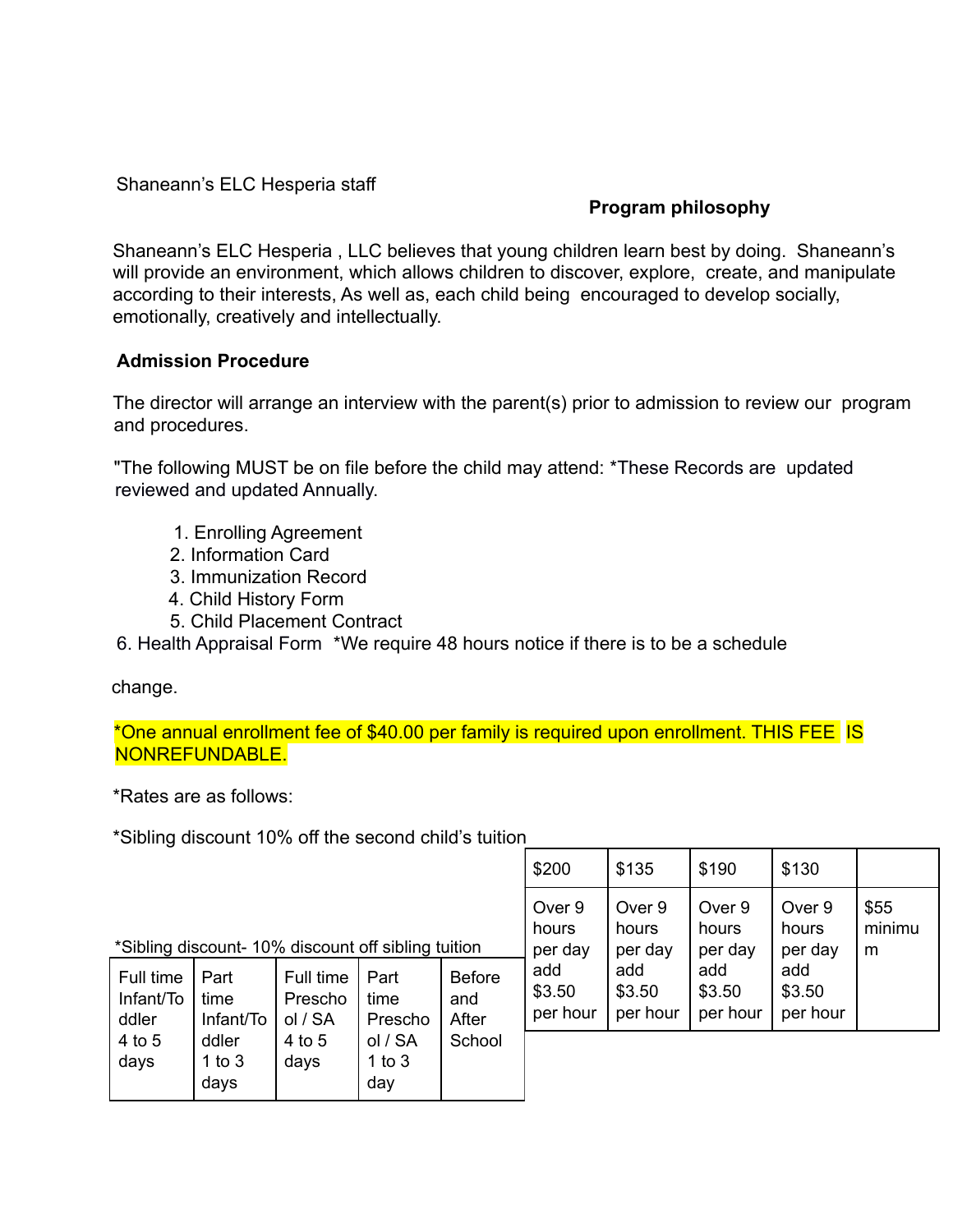\*Children are required to be picked up no later than 6:00 p.m. There will be a charge of \$5.00 for every five minutes or any part thereof. This payment must be made directly to the staff person when you pick your child up. If payment is not made, payment must be made before your child can stay on his/her next scheduled day.

● Payment can be made at the center by card or online through the invoice, checks are not accepted. Payment is due by Tuesday Morning for the past week. There will be a \$10.00 late fee for any payments after that time, also \$1.00 per day until paid.

## **Scheduling**

\*Shaneann's ELC schedules staff according to the parent's schedules. If you need to change your schedule for any reason, please call ahead to make sure that the center is staffed properly, or so we can phone another staff person to come into the center. If you do not phone ahead, and your child could leave the center in improper ratios, your child could be refused.

## **Payments**

\*Your account will be charged \$31.00 for any check returned to Shaneann's ELC due to non-sufficient funds. After two returned checks, Shaneann's ELC will require that all payments be paid through your invoices that will be sent to you weekly or by credit card at the center. A late fee of \$10 each week you are late with a payment.

\*State reimbursements will be accepted. If the state does not cover the full cost, it will be the parent's responsibility to pay the balance.

\* Shaneann's ELC does accept varying, part time and drop in schedules, however. Shaneann's does hold the right to accommodate full time children over part time children.

\* If your child has a drop in schedule we ask that you pay for care before it is received. **Pick up**

#### **and Drop off**

\*For safety reasons, please be sure to escort your child to and from the building. Shaneann's asks that the parents do not allow the children to walk to the car by his/herself, or play outside the fenced in areas. We also would like parents to be sure that the teacher is aware that the child has been dropped off. We are very busy with other children and need you to be sure they know they have arrived.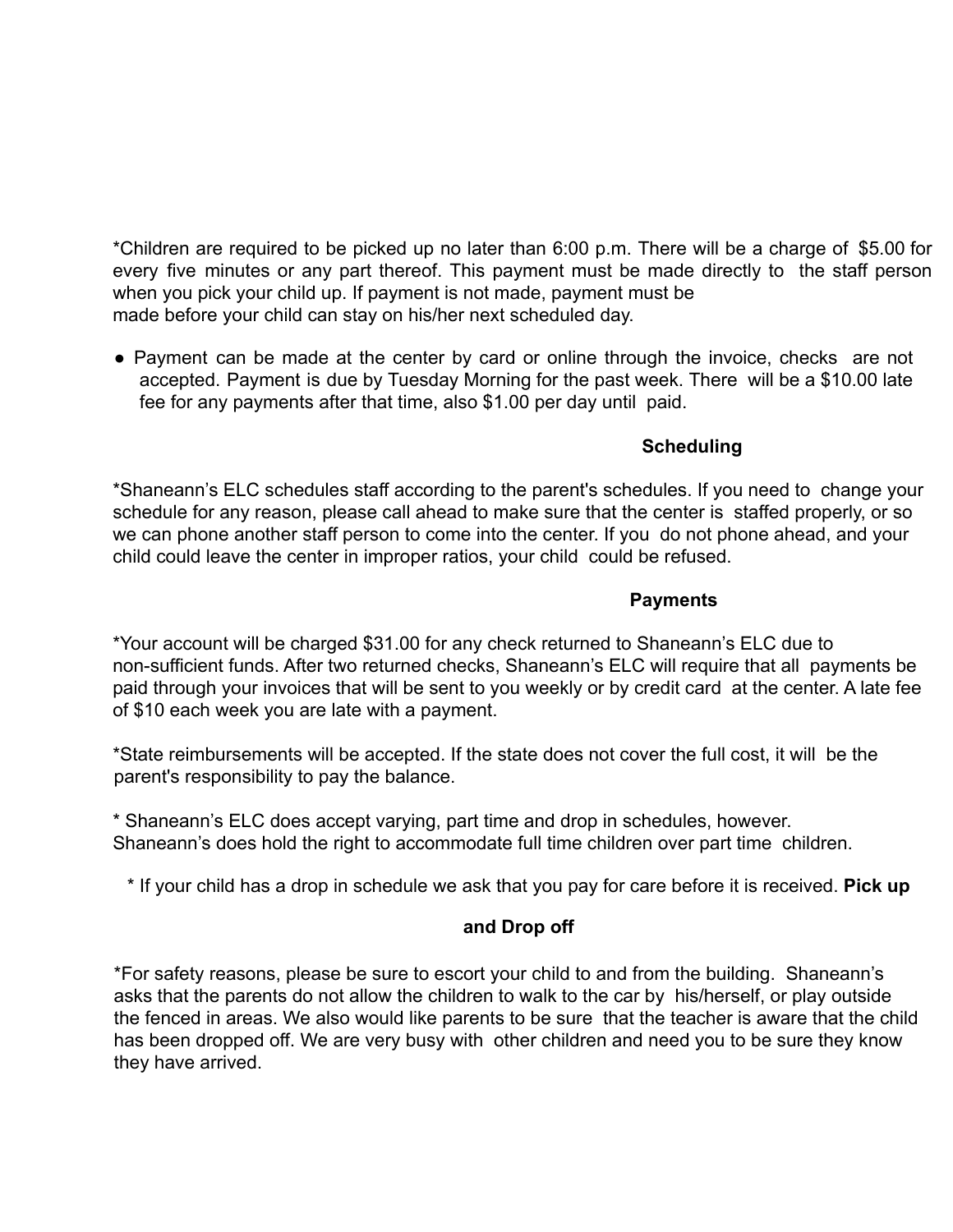\* Shaneann's requests that the child's parent/guardian or authorized person over the age of 18 (with a valid driver's license) pickup and drop off the child in the building.

\*Please make sure that your child is signed in and out whenever he/she is coming into or exiting the building. The sign in process is located at the kiosk near the front door and is required for entry **Vacation Policy**

The director requires two weeks' notice prior to vacations, if a parent fails to give two weeks' notice, they will be charged their weekly child care tuition. \*You will be charged half your weekly charge per child when holding your family's position when on vacation. You are allowed one week per year at this rate, full charge for the rest of the year. The one week allotted should reflect your part time or full time status. For example, if your child attends 5 days a week, you are allowed 5 days vacation. If your child attends 3 days a week, you are allowed 3 days vacation

\* If your scheduled vacation falls on a charged holiday, you will be required to pay for the vacation holding fee, and the holiday fee.

#### **Sick Policy**

\*Every attempt is made to keep the children healthy and safe. Shaneann's ELC asks that the parents strictly adhere to the sick policy; this will help in our efforts.

Guidelines for excluding sick children:

- 1. Fever-any temperature over 100 degrees (un-medicated) in a 24- hour period.
- 2. Vomiting has occurred during a 24-hour period.
- 3.3 Diarrhea during a 24-hour period.
- 4. Excessive cough, nasal discharge or eye discharge.
	- 5. Any unidentified rash.
	- 6. Any communicable disease.
	- 7. Any illness that prevents the child from outdoor activities or group participation.

Child may return when:

● Temperature is less than 100 degrees for 24 hours without Tylenol/aspirin. ● Child has been on proper medication for 24 hours.

● It has been 24 hours since the last episode of vomiting or diarrhea. ● A written note from the child's physician will be required for the child to return after a communicable disease.

\*\*\*Shaneann's holds the right to override a physician's written release when the health of other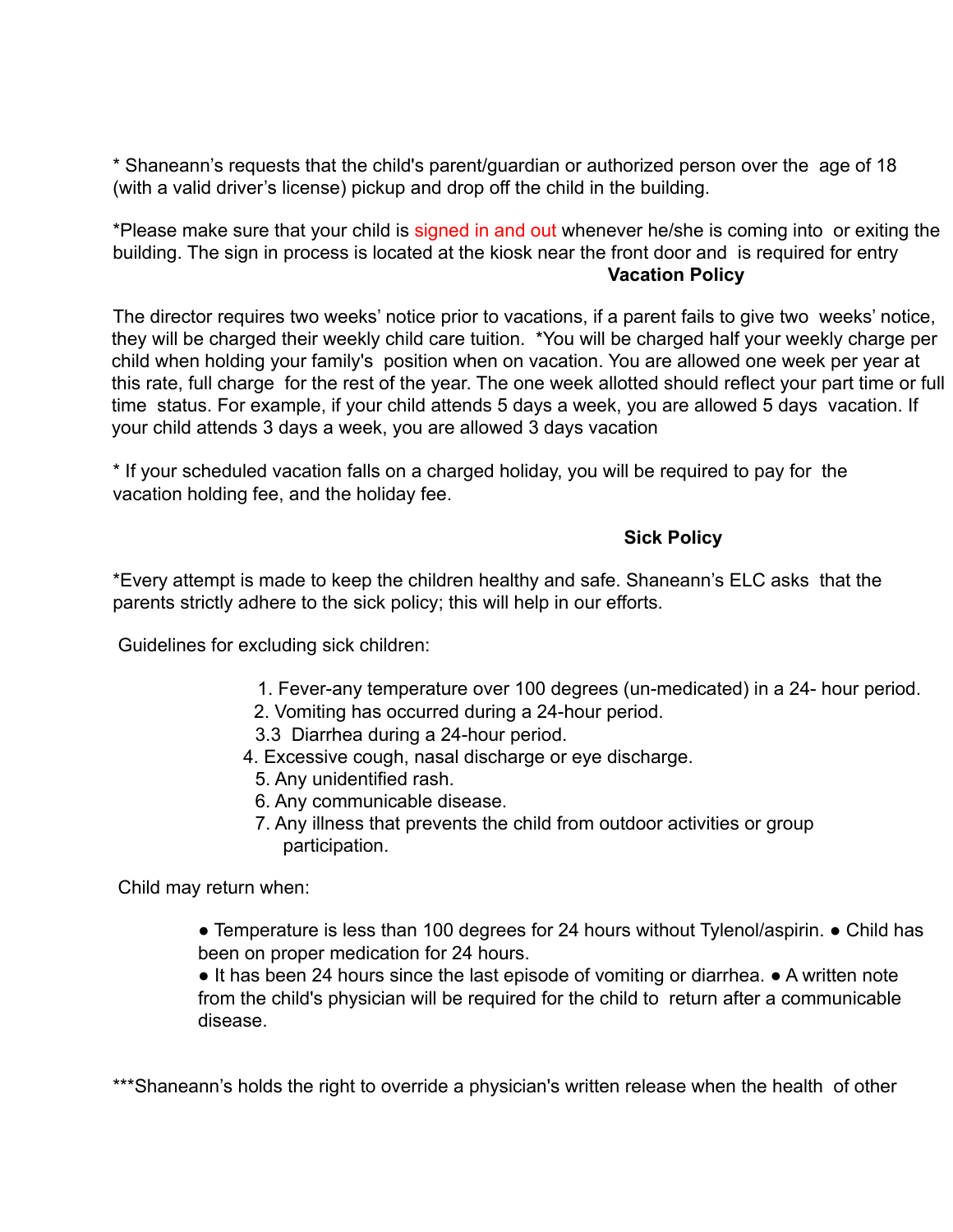children may be jeopardized.

## **Call in fees for sick children**

\* Parents who have a child enrolled will be charged for absent days for the week.

\*If your child is absent from Shaneann's ELC three consecutive scheduled days with no phone call, your child will lose his/her position, and you will need to re-enroll your child, based on current availability.

#### **Emergency Medical Care Procedures**

\*In case of an emergency the following steps will be taken:

- 1. Call 911.
- 2. Attempt to contact parent or guardian.
- 3. Attempt to contact doctor listed on child's information card.
- 4. Attempt to contact persons listed as emergency contacts.

\*Parents will receive written notification of any minor accidents or incidents that occur with your child at Shaneann's ELC. These reports are to be signed and returned to us for placement in your child's file.

\*Fire procedures are posted in all areas and drills are held 1x each quarter during the year.

\* Tornado procedures are posted in all areas, 2 tornado drills will be held between the months of April through October

**If any emergency procedures are performed, staff will contact parents to communicate the details of release of their child including any changes in the location and procedure.**

#### **Medication**

\* All medications will be administered to the child with a written medical permission form (on file at the Center) from the parent or guardian, and in the medications original container.

\*Shaneann's ELC will not administer the first dosage of any prescribed medication.

\*If a prescribed dose differs from what is on the medication label, a doctor's note will be required.

**Hours of Operation**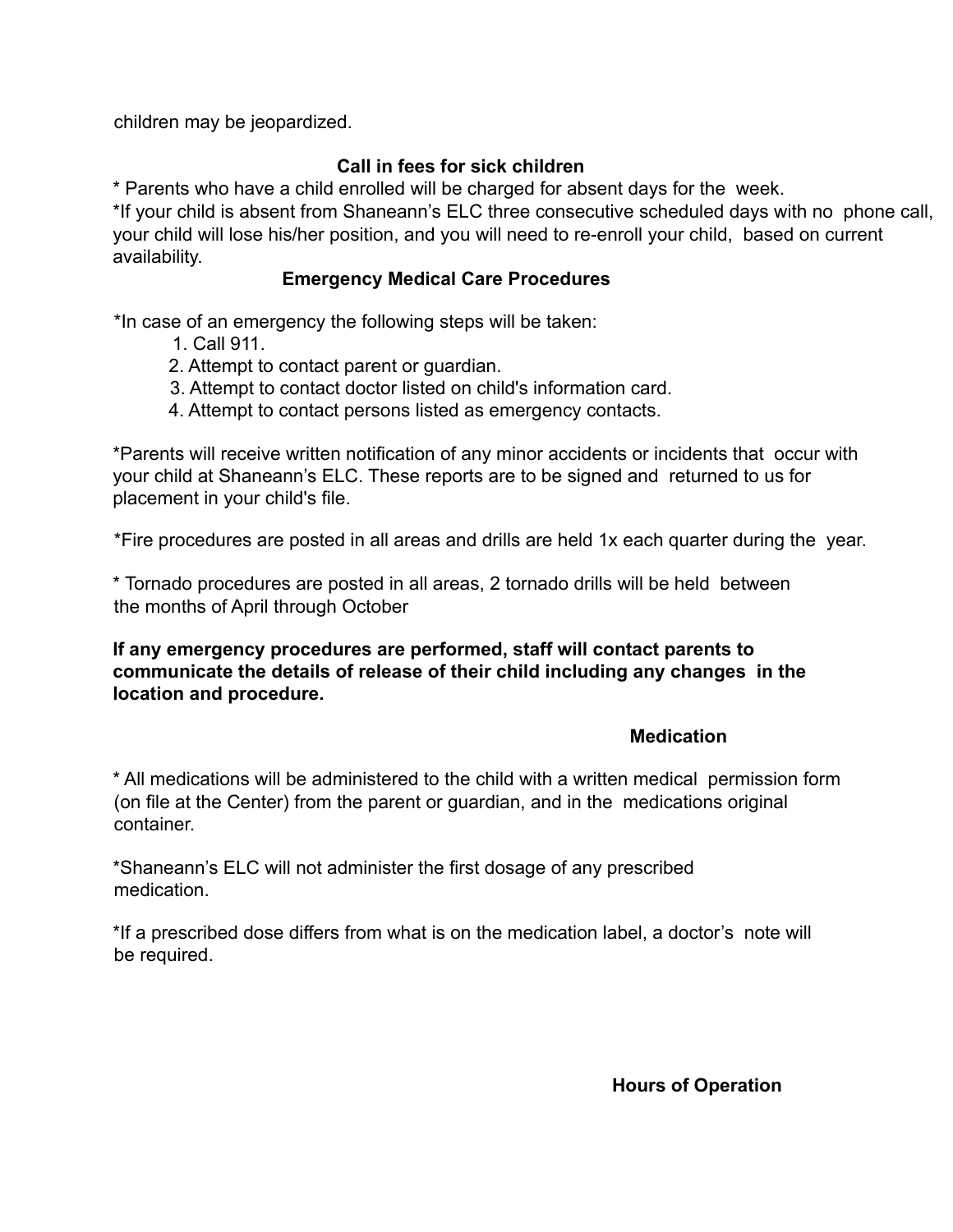\*The center will be open Monday through Friday from 5:00 a.m. to 6:00 p.m.

\* Shaneann's ELC will make every attempt to remain open in spite of adverse weather conditions. If you have any questions, please try calling the Center before attempting to bring your child. We will also contact all parents using Remind and Daily Connect, be sure to check them if you are questioning the weather.

\* The following holidays the center will be closed:

- 1. New Year's Day
- *2.* Memorial Day
- 3. Independence Day
- 4. Labor Day
- 5. Thanksgiving Day
- 6. Friday after Thanksgiving
- 7. Christmas Eve Day
- 8. Christmas Day
- 9. New Year's Eve
- 10. Good Friday

## **Discipline Policy**

Active and happy classrooms are a key to a good childcare center. Shaneann's ELC caregivers plan and implement stimulating learning programs, which keep your child challenged and constructively active. In such environments the need to discipline children is minimal, but it does arise. When children must be disciplined at the childcare center, the caregivers choose the most appropriate of the following methods. The program enrollees are the ages of Birth to 12.

- 1. Redirection of the Child's Behavior. The caregiver talks with the child, explains the problem, clarifies the "rule" or expectation, and redirects the child to appropriate behavior actions. The tone of the caregiver's voice is firm but supportive.
- 2. Time Away. We also say this is a time to get your body under control. To remove the child from a situation in order to discontinue negative behavior, the caregiver responds immediately with a brief explanation such as, "You hit Tyler and I think you might need time away from him." The child must find another area to play in until the teacher feels he/she is ready to try again. This will not be used for children under the age of 3.
- 3. Removal of Privilege. In order to use a consequence as a learning experience for a child, the caregiver will remove a privilege that is logically in response to an inappropriate or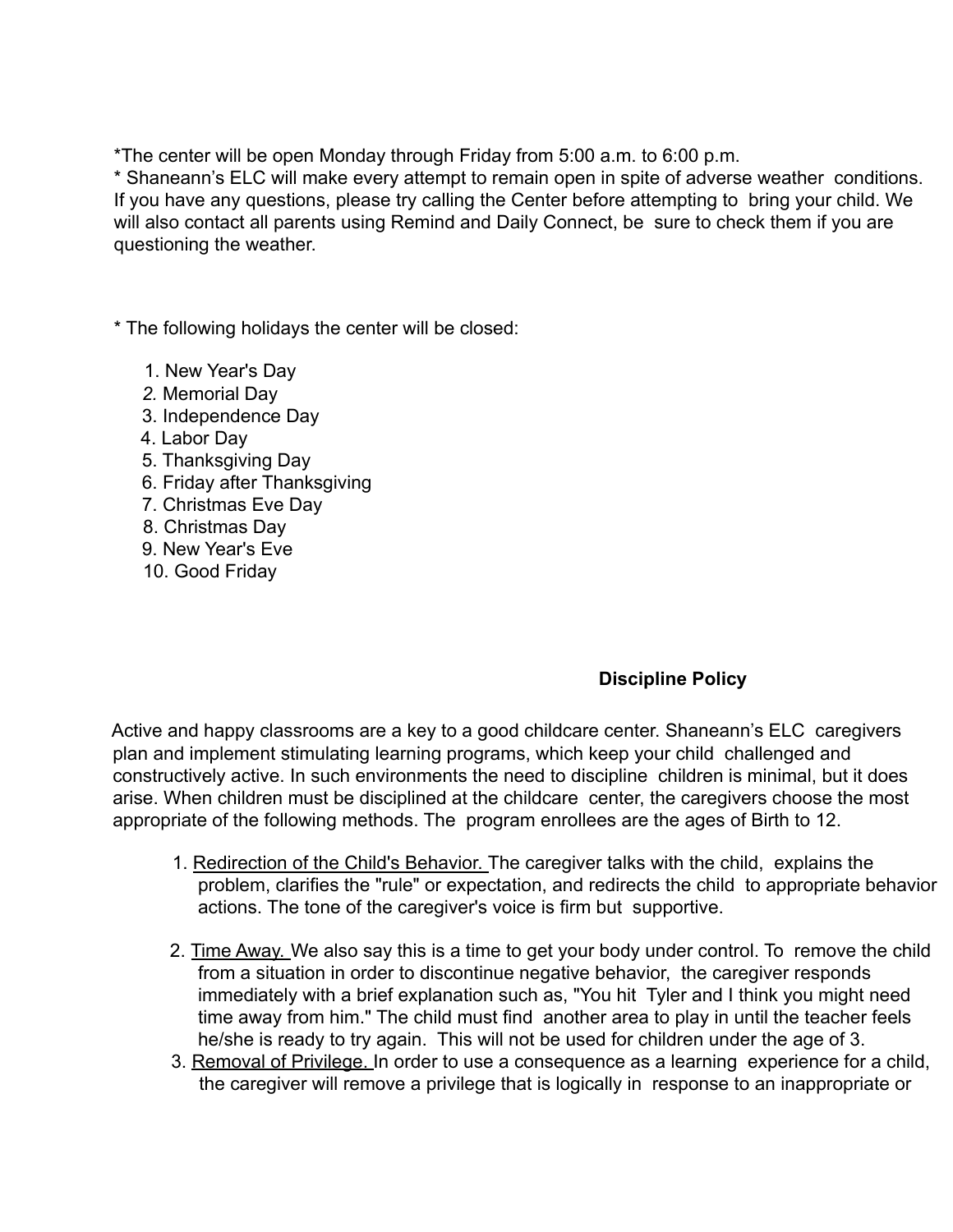behavior not allowed. For example, if the child continues to swing on a swing in an unsafe manner after being aware of the safety rules, the caregiver may take away the privileges of swinging on a swing for a period of time.

4. Parent's Assistance. Parent's support is needed in situations where children are out-of-control. In these times, a parent will be asked to come to the Child Care Center to help the child gain back their control.

Shaneann's ELC believes that the parent and staff must work closely together to solve problems that arise. Caregivers make every effort to communicate with parents about behavior problems and the discipline action taken. The communication may happen in the form of a phone call, end-of day conversation when parent picks up their child, or a scheduled conference.

\*We want parents to know what we will not do in regard to discipline. Caregivers will not humiliate or demean a child in any form verbally or physically. No corporal punishment such as hitting or spanking is utilized. It is our belief the children do not like being out-of-control. They need adults to firmly and consistently exert control.

\* Shaneann's ELC provides a positive learning environment for children ages birth through school age. The staff has been trained with children using a positive manner.

\*Discussion between caregiver and child will take place when the child returns to the activity so the child has learned what is appropriate.

\*When inappropriate behavior occurs with a child, the parent will be informed with a parent contact, which they will be required to sign.

## **Dismissal Policy**

At Shaneann's, it is our goal and our mission to accommodate and teach every child that enters our care. We know that aggressive behavior is a natural form of communication for young children. This is a time of childhood where children need understanding and guidance. At Shaneann's we take great care to provide all that each child needs during this stage of development. However, we also pride ourselves in creating a safe environment that every parent is comfortable bringing their children to. If a child conflicts with that safe environment, the following actions will be taken:

## **Biting**:

1. After a child has bitten three times, the child will receive a one on one aide for a week. That week's tuition will increase \$20 to compensate for the extra help. 2. After a child has bitten another 3 times for a total of 6 times, the child will be asked to take a leave of absence the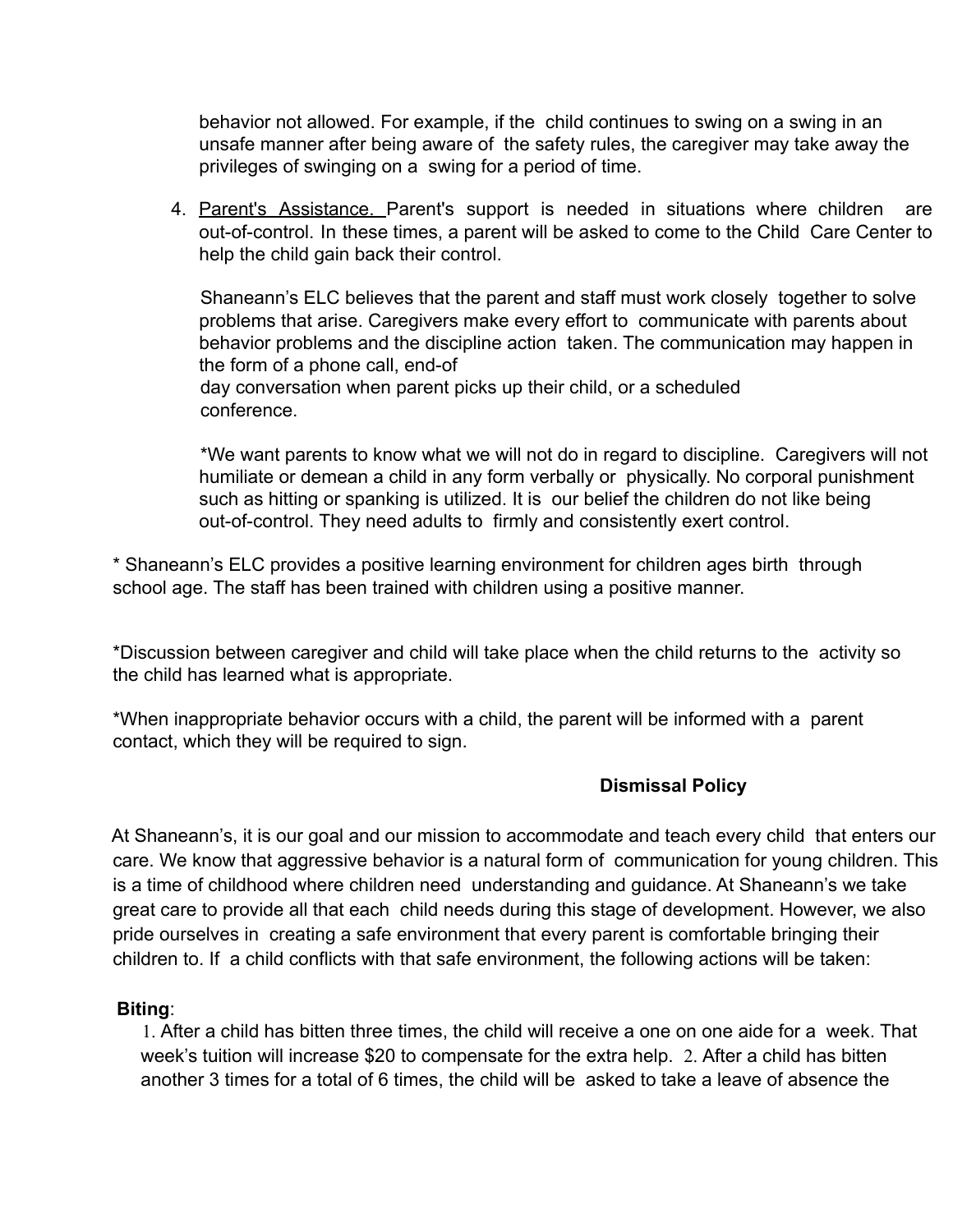following week for a total of 5 absent days. The weeks tuition will remain the same.

3. After a child has bitten yet another 3 times for a total of 9 times, it will be decided that the child is harming other children enrolled and will be dismissed from daycare.

Endangering themselves or others:

The following circumstances will be considered endangerment:

If a child take a teacher out of ratio- if a teacher is required to remove a child from class or is required to chase a child outside of the classroom, the class will be violating state requirements for supervision and is considered endangerment.

\*The time the teacher is out of the classroom must total an hour over the course of one day.

In this case, the same procedure will be followed as listed above If a child draws blood on another child

If this occurs 3 times in one week, the child will be dismissed from care If a child tries to exit the building

If this occurs, the same procedures will be followed as listed under biting If a child damages or destroys center equipment

If this occurs 3 times in one week, the child will be dismissed from daycare.

Parents will be contacted each time an incident occurs and will receive an incident report. Parent's will also be allowed a parent teacher conference to address the behavior before dismissal is required.

Again, we take great pride in reaching and teaching every developmental need and will fight for every child that enters our care. Thank you for your understanding and cooperation as we fight these battles!

## **Privacy Policy**

If your child is bitten or physically harmed by another child, it is our policy to keep the names of both children involved private. This is done to prevent animosity among parents and children. A file is kept to keep track of repetitive problem behavior, such as biting, and this will be handled privately between staff and parents. The safety and well being of your child will at all times remain our number one priority.

## **Clothing**

\*We recommend that all items that belong to your child be clearly marked with his/her name. This includes tags on coats, boots, clothes, and blankets.

\*Please dress your child in comfortable, washable, play clothes. He/she will experience painting,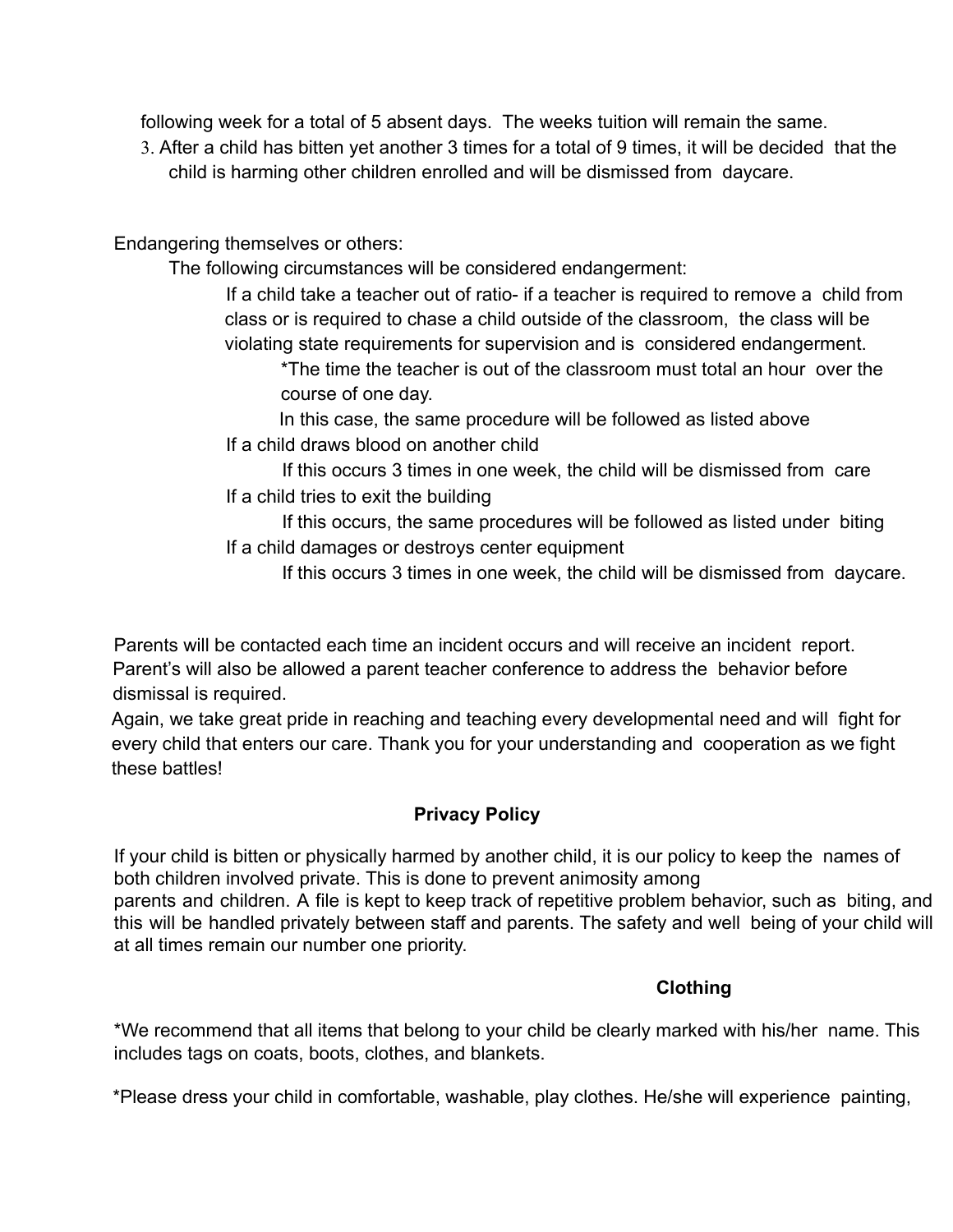water, and indoor/outdoor play throughout his/her day.

\*We ask that you provide an extra set of weather appropriate clothing for your child at all times.

## **Toilet Training**

\*Shaneann's ELC will happily work with parents in the potty training process. Please supply us with 2 to 3 extra sets of clothes.

## **Diaper Changes**

\*Parents will be notified when their children are in need of diapers. Shaneann's will supply diapers in case a parent does forget, however, parents will be responsible to replace diapers used or pay \$1.00 per diaper used.

**Toys**

Toys brought from home can easily get misplaced or even broken. We prefer that your child enjoy them at home or bring them only on special sharing days. Please leave all toys at home.

Shaneann's ELC will not be responsible for personal items that become lost or broken.

#### **Rest Time**

\*A rest period is scheduled each day, and your child will be encouraged to rest quietly during this time. Each child must have a SMALL blanket labeled with his/her name.

\*All children are required to "rest" regardless of age, or take part in a quiet activity such as reading or coloring.

## **Outdoor Play**

\*Outdoor play is part of our daily program for all children. During inclement weather, too hot or too cold days, our program reflects indoor activities for the children. Please be sure that your child has appropriate clothing for all seasons.

\*Children will not be required to play outside if the temperature or wind-chill is below 20 degrees or above 85 degrees in the summer.

#### **Nutrition**

\*The daily meal program includes breakfast, lunch, a mid morning snack, and a mid afternoon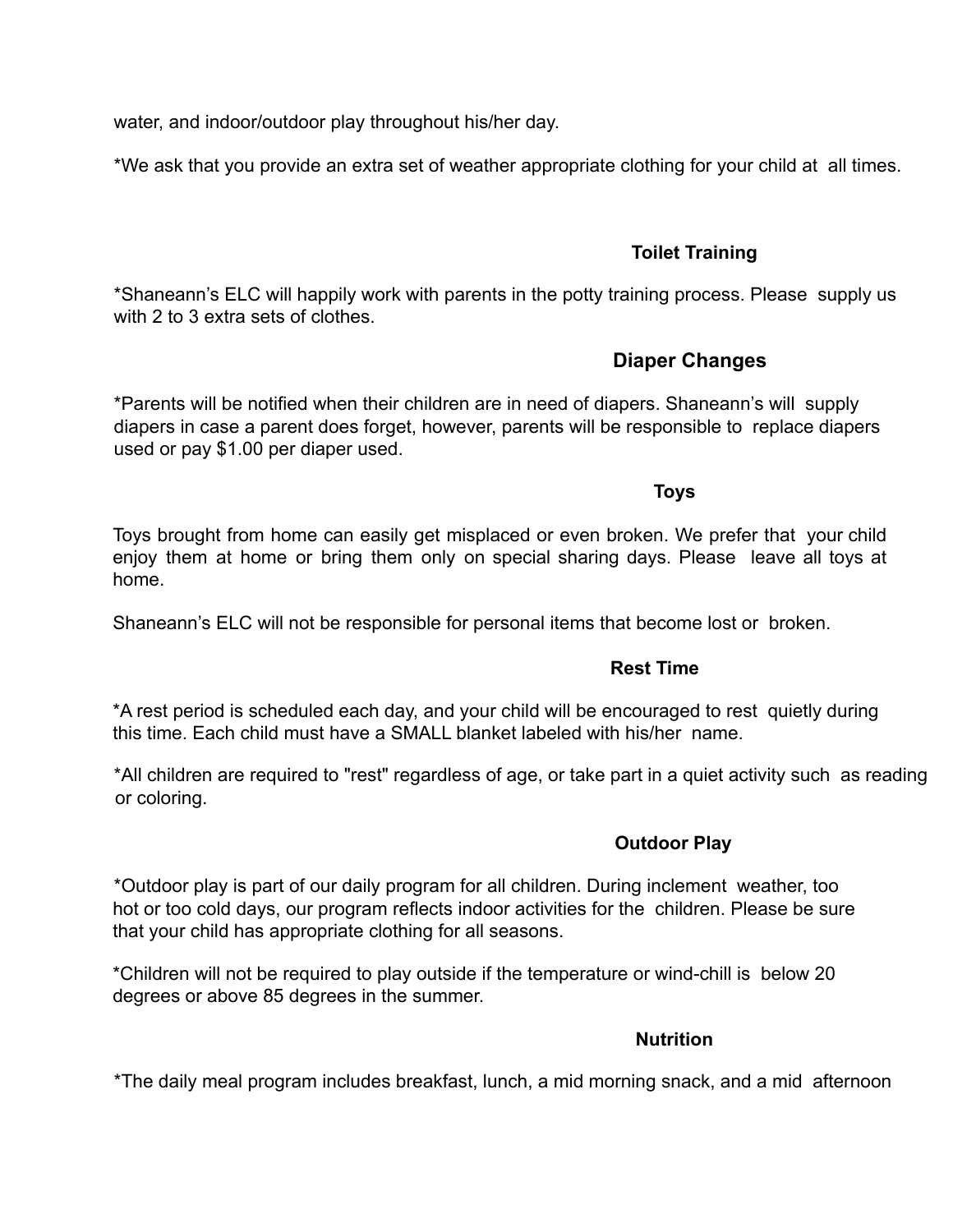snack, which follow nutritional guidelines. Your child must arrive at the center before the scheduled meal times in order to have the meal provided.

8:30 a.m. — Breakfast 11:00p.m. -Lunch 2:30-3:00 p.m. - Snack 4:00 p.m.—Snack (school aged children)

\* Infants (not on table food) will be fed on demand or a parent's handwritten schedule will be followed.

#### **Withdrawal/Disenrollment**

\*Failure to provide the six requirements stated in admission procedures.

\*Parents withdrawing their child from Shaneann's ELC must give the director two-week written notice. In a case where the director was not notified, the parent will still be responsible for full payment.

\* Child Care fees that are two weeks delinquent will result in disenrollment. **Equal**

## **Opportunity Provided**

"Children" are admitted to the program without regard to race, religion, sex, national origin, parent marital status, or political beliefs.

## **Parent Involvement**

\*Shaneann's Childcare LLC practices an open-door policy. We invite parents to participate in all activities.

## **Divorced/Separated Parents**

\* Parents who are separated or divorced should supply Shaneann's ELC with court documents of legal custodial rights. Shaneann's cannot deny a parent unless these documents are located in the child's file.

#### **State License**

\*Shaneann's Early Learning Center, LLC is licensed by the Michigan Bureau of Regulatory Services. Standards are consistently maintained to exceed the requirements of this agency.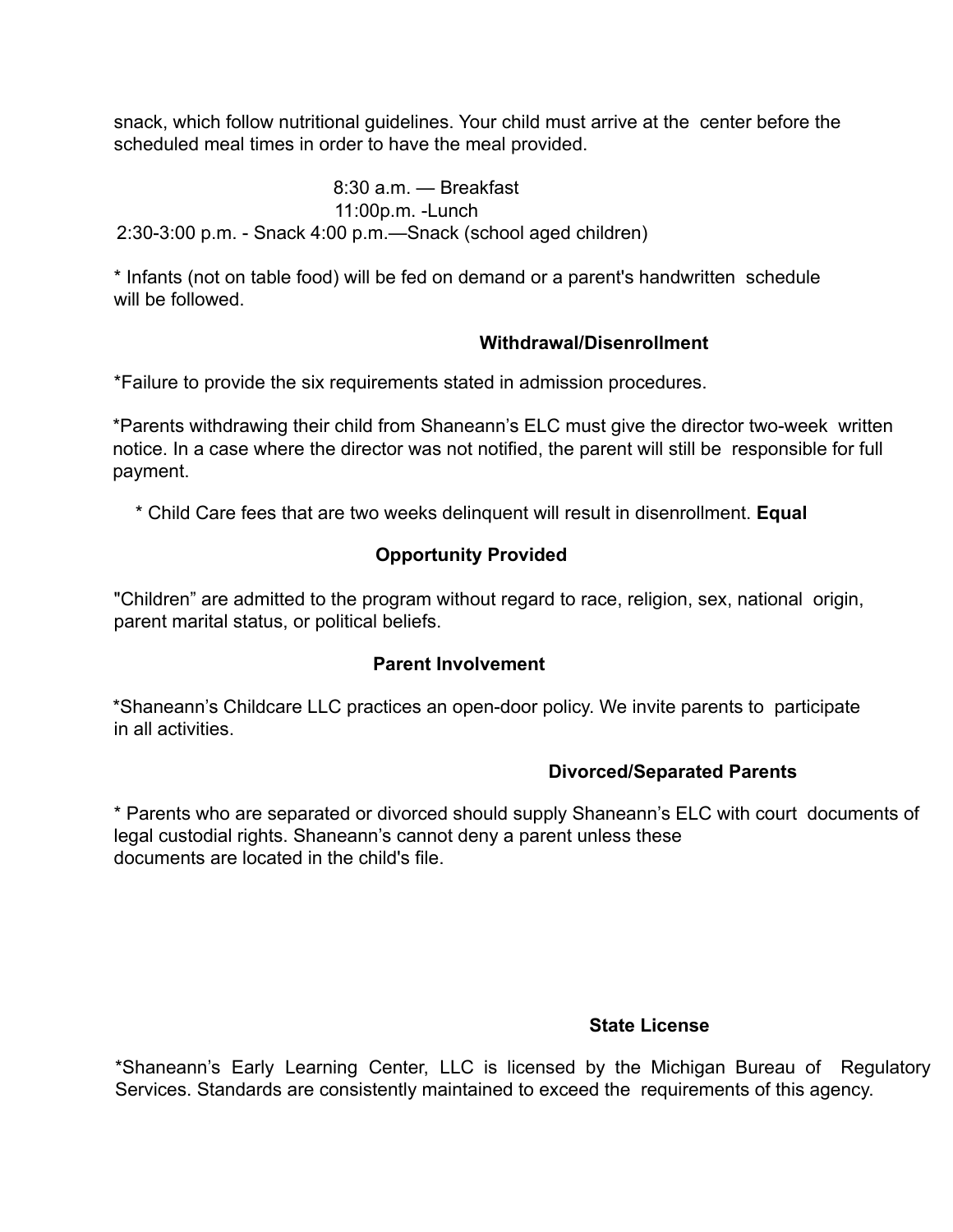\*All staff members and volunteers of Shaneann's will have on file a criminal background check acquired through I-Chat

\*All staff and volunteers of Shaneann's will have on file a background check from the MDHHS (Michigan Department of Health and Human Services) stating that they are free of neglect and child abuse.

#### **Assessments/Curriculum**

We use ASQ'S and TS Gold to asses our children. These are done in the beginning of the year and the end of the year to show you the progress your children have made. We will meet with you about your children 3 times a year (Nov, Feb, and May) and share the results of the ASQ'S and TS Gold.

Through the *Creative Curriculum®* we will help your child build their confidence in the classroom. A key pillar of our preschool program includes creating a safe and secure learning environment where children feel comfortable to explore and take risks. Our daily schedule provides flexibility and consistency, as well as a good mix of physical play, social and emotional development and communication. All our early academic lessons are geared towards furthering their development.

#### **Cultural Plan**

Shaneann's is committed to respecting each child's culture and diverse needs. All children deserve an early childhood education that is responsive to their families, communities, and racial, ethnic, and cultural backgrounds. Culture influences every aspect of a child's development. Culture is the framework in which children develop and is reflected in childrearing beliefs and practices. Family is the root of our program in which we involve the whole family in all aspects of our program and what we do for your children. We strive to learn accurate information about the cultures and diversity of our families Our Families are treated with respect and sensitivity from the first meeting. We recognize that all children are cognitively, grammatical & emotionally connected to the language & culture of their home. Shaneann's actively involves parents & families in the early learning program. Each child and family will be supported in their cultural values and norms of the home. Our focus will be on incorporating the diverse cultures of our families, community, and the city they live in. The staff at Shaneann's will refrain from making assumptions of others. All staff will have training opportunities annually to further their

knowledge of enhancing their daily communications and curriculum planning. Each Staff member will have trainings on diversity.

#### **Special Needs Plan**

For children with special needs, an inclusive child care program provides belonging, acceptance and developmentally appropriate practices. They learn typical developing skills from their classmates, when and how to use these skills, and they have an opportunity to develop friendships with typically developing peers. They are provided opportunities to develop positive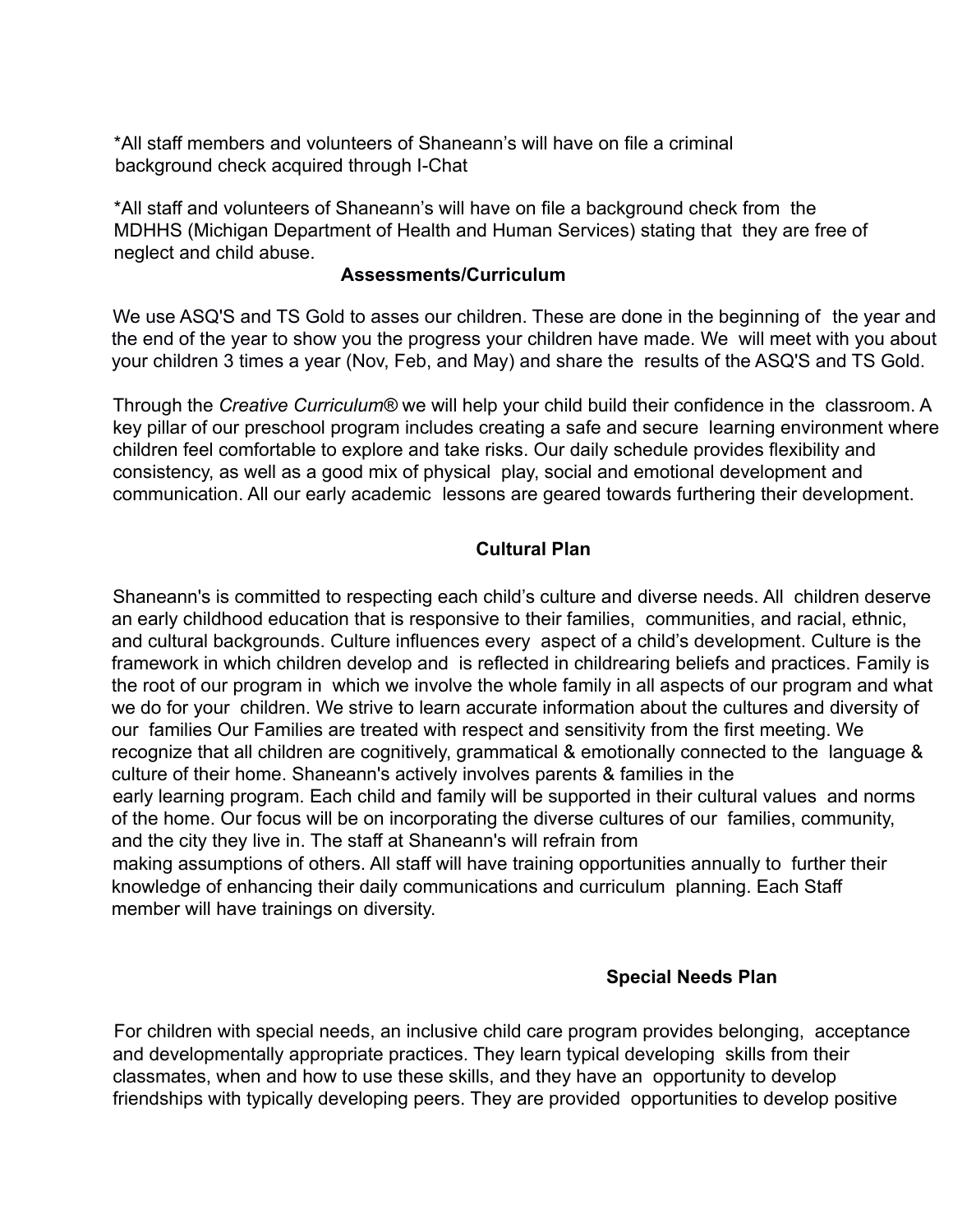attitudes toward themselves and others who are different from themselves.

• The goals for a child with a disability or other special needs are met in a typical early childhood setting to the greatest extent possible.

• The child has access to and participates in the curriculum and activities. • Support services are available to the provider/staff to help best meet the individual needs of the child.

Our Program commitments to the principle of inclusion. The Staff receive ongoing training on inclusion/special needs. The Confidentiality of children and families is respected by all who work with the child. All Staff and families collaborate to meet the individual needs of the child. Communication with families is ongoing and is responsive to the needs of families. Our facilities physical environment is free of barriers so that the child is free to move around as needed. A variety of teaching strategies are used to meet the individual needs of children. Staff facilitate or enhance interactions between children with and without disabilities.

## **Health Plan**

It is important for the health of your child to be seen regularly by your family doctor. This is done through your well child checks. This insures that your children are up on shots and in good health.

- Infancy: 1 month, 2 month, 4 month, 6 month, and 9 month Early Childhood: 12 month, 15 month, 18 month, 24 month, 30 month, 3 yr, 4 yr. ● Then every year after that.
- State requires an updated health appraisal yearly. Immunizations should be updated every time your child receives shots. You will be responsible to bring a Health appraisal to each of these appointments and have the doctor sign it. Then return it to the director.

Below you will see different developmental milestones that you will want to watch for in your child during the first year: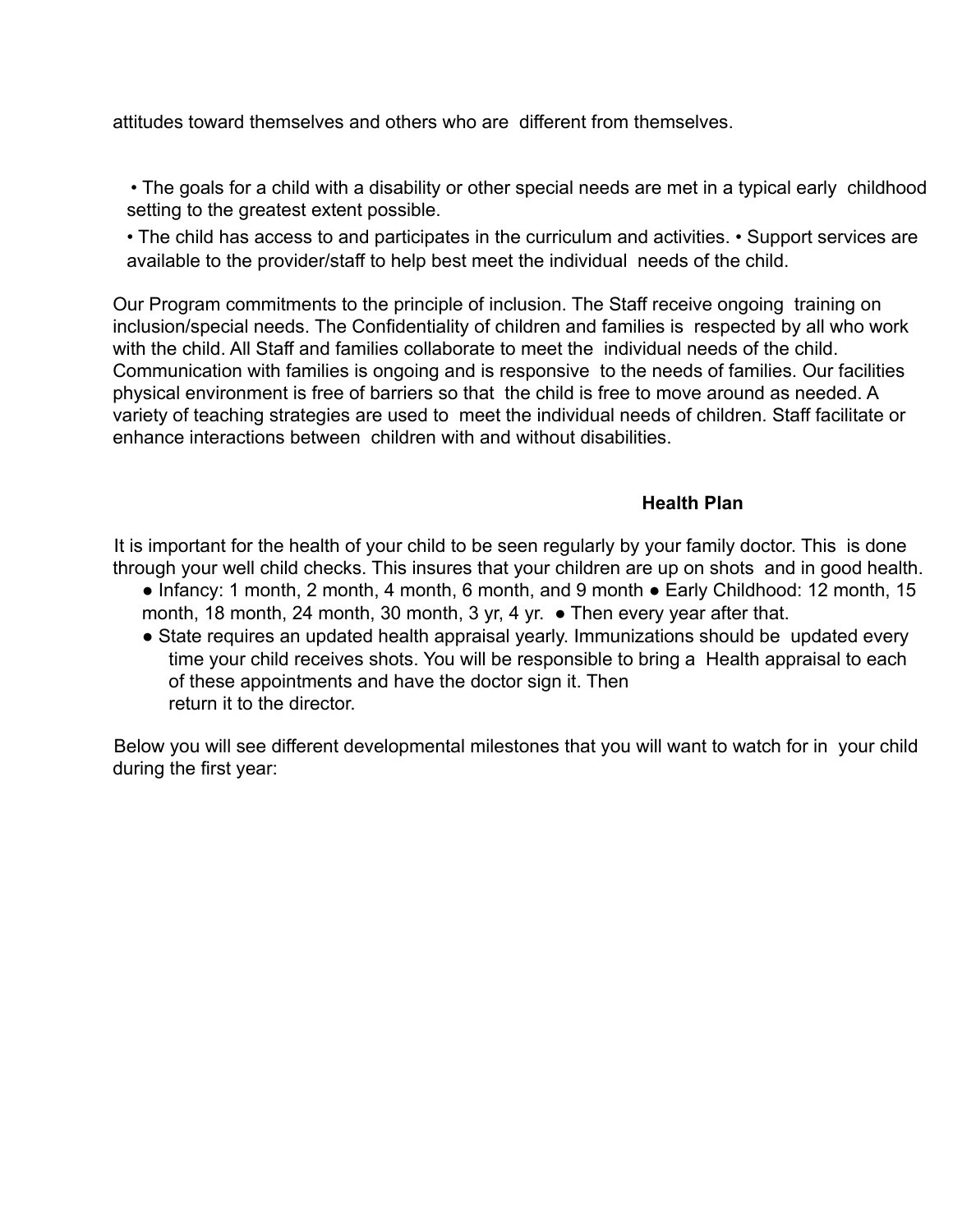## **BABY'S IDST YEAR**

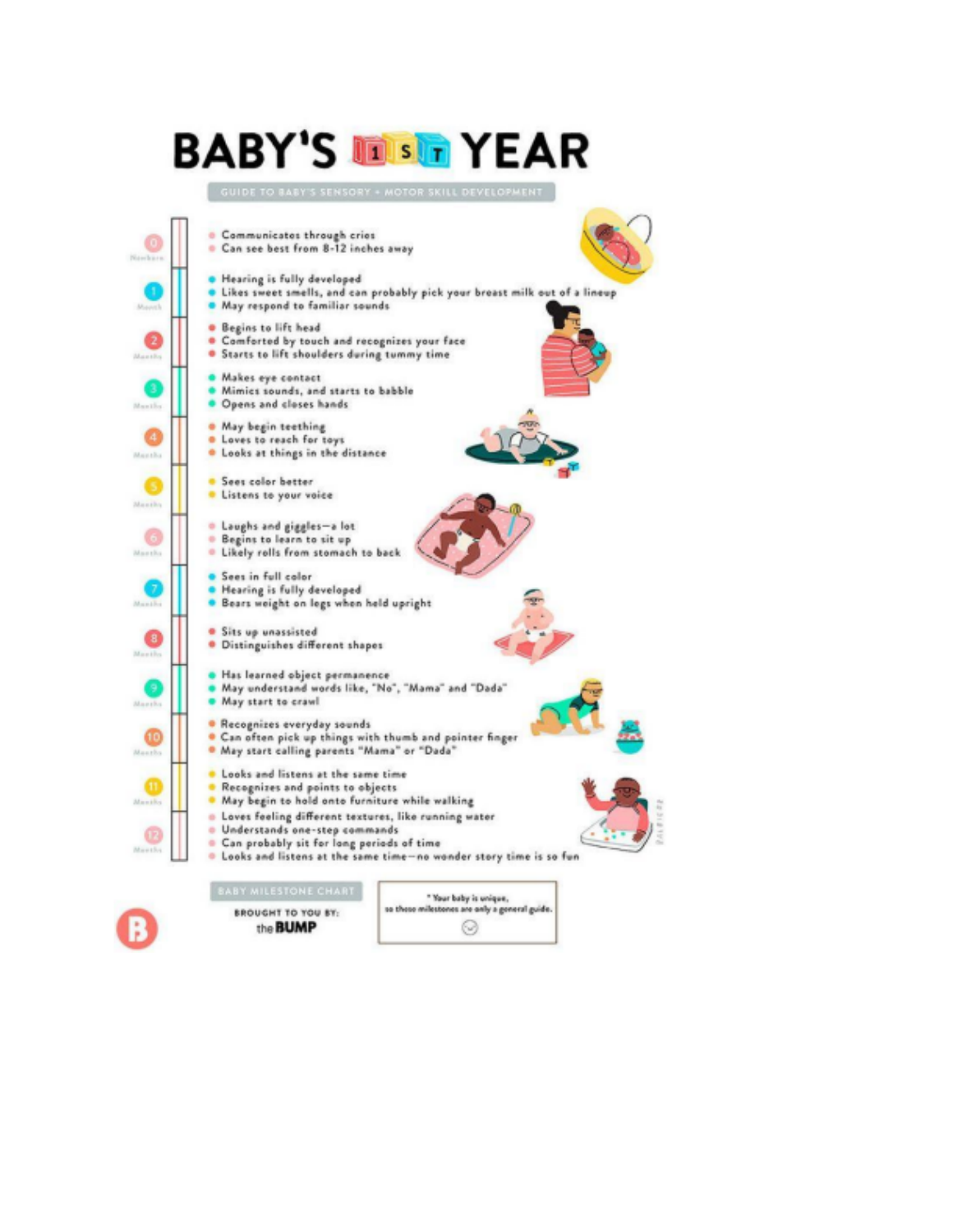# **TODDLER DEVELOPMENTAL MILESTONES**

| Age          | <b>Gross Motor</b>                                                                                | <b>Fine Motor</b>                                                                                       | Language                                                                      | Social / Cognitive                                                                      |
|--------------|---------------------------------------------------------------------------------------------------|---------------------------------------------------------------------------------------------------------|-------------------------------------------------------------------------------|-----------------------------------------------------------------------------------------|
| 12<br>Months | . Walks first steps<br>independently<br>* Crawls up stairs                                        | * Uses 2-finger<br>pincer grasp<br>· Hits 2 objects<br>together                                         | . Says 3-5 words<br>· Uses non-verbal<br>gestures (eg,<br>waving goodbye)     | . May have<br>separation<br>anxiety<br>· Searches for<br>hidden objects                 |
| 18<br>Months | * Walks up/down<br>stairs with help<br>. Throws a ball<br>overhand<br>· Jumps in place            | · Builds 3-4 block<br>tower<br>· Turns 2-3 book<br>pages<br>· Scribbles<br>· Uses cup<br>and spoon      | $*10+word$<br>vocabulary<br>· Identifies<br>common objects                    | · Has temper<br>tantrums<br>· Understands<br>ownership<br>("mine")<br>· Imitates others |
| 2<br>Years   | * Walks up/down<br>stairs alone, 1<br>step at a time<br>· Runs without<br>falling<br>* Kicks ball | · Builds 6-7 block<br>towers<br>· Turns 1 book<br>page<br>· Draws a line                                | $*300+word$<br>vocabulary<br>$* 2-3$ -word<br>phrases<br>· States own<br>name | · Begins parallel<br>play<br>. Begins to gain<br>independence<br>from parents           |
| 3<br>Years   | · Walks up stairs<br>with alternating<br>feet<br>· Pedals a tricycle<br>· Jumps forward           | · Draws a circle<br>· Feeds self<br>without help<br>· Grips a crayon<br>with fingers<br>instead of fist | + 3-4 word<br>sentences<br>. Asks "why"<br>questions<br>· States own<br>age   | · Begins<br>associative play<br>· Toilet trained.<br>except wiping                      |
|              |                                                                                                   |                                                                                                         |                                                                               |                                                                                         |
| ad           | urses                                                                                             |                                                                                                         |                                                                               |                                                                                         |

For Dental, hearing and Vision screenings you may contact the Newaygo County Health

Department at (231) 689-7300 located at: 1049 E Newell St, White Cloud, MI 49349.

I / we, \_\_\_\_\_\_\_\_\_\_\_\_\_\_\_\_\_\_\_\_\_/\_\_\_\_\_\_\_\_\_\_\_\_\_\_\_\_\_\_\_\_\_\_\_\_\_\_ Have read the parent handbook, and I/we are in agreement and understand what I/we have read.

**Parents:**